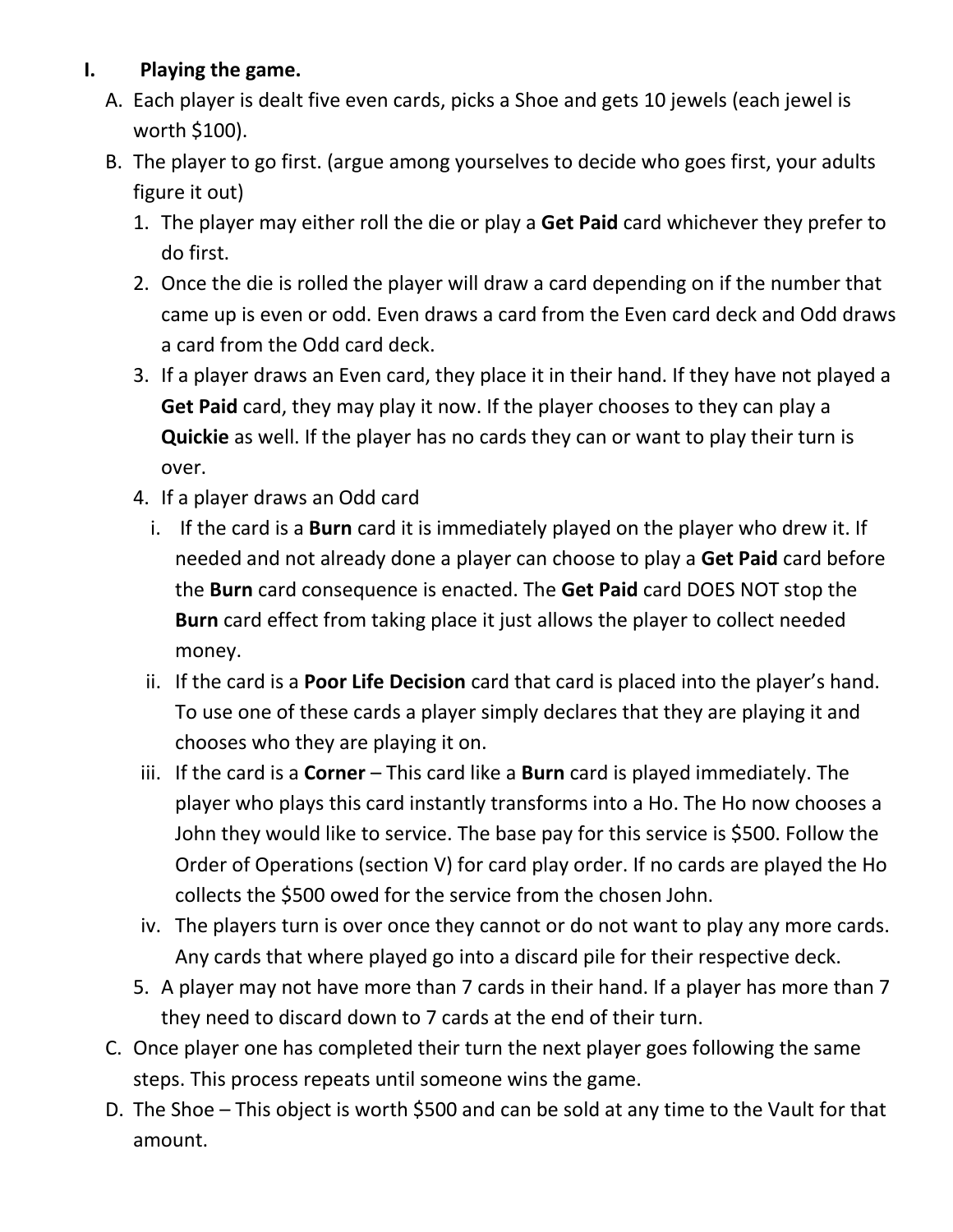- 1. As a player you want to force other players to sell their shoe by causing them to pay out as much money as possible.
- 2. Once a player sells their shoe to the Vault, the Vault immediately puts the shoe up for auction with the opening bid being no lower than \$500. Bids are done in \$100 increments. The highest bid of \$500 or more purchases the Shoe.
- E. Winning the game two ways to win.
	- 1. If all other players are reduced to \$0, the last player who still has Jewels wins.
	- 2. One player collects three shoes (not pairs).

## **THE WINNER DECLARES "I am now your PIMP; I own you bitches"**

- II. Game pieces: 170 Jewels (are kept in an area referred to as the Vault), 8 shoes, a six sided die, one deck of even cards, and one deck of odd cards.
	- A. Jewels: The jewels are the currency used in the game. Each jewel is worth \$100.
	- B. Shoes: Each player gets one shoe. The shoe is worth \$500.
	- C. Die: The die is used to determine the deck of cards you will draw from on your turn. If you roll an even number (2, 4, or 6) you draw from the even deck of cards. If you roll and odd number (1, 3, or 5) you will draw from the odd deck of cards.
	- D. Even Deck The back of these cards are labeled with the word Even.
	- E. Odd Deck The back of these cards are labeled with the word Odd.
- III. Roles You will play 2 different roles in this game.
	- A. One role is that of a John (slang term for a person who pays a prostitute for services).
	- B. The other role is that of a Ho (slang term for a prostitute).
- IV. Cards There are currently 162 cards in the game, 90 are even cards and 72 are odd cards.
	- A. Even Deck There are 7 card types. When these cards are drawn they are placed into you hand and are to be used when appropriate.
		- 1. **Get Paid** These cards are used by a player to collect money from the vault. A player may only play one **Get Paid** card per turn, but they may play that card at any time during their turn. (A rule reminder is located on the bottom of this card)
		- 2. **Quickie** This card can only be played after a player draws a card. Follow the instructions on the card. A **Quickie** card cannot be played on the same turn that the player draws a **Corner** card. (A rule reminder is located on the bottom of this card)
		- 3. **Service Declined** These cards are used when your role is that of a John. A John can use this card to deny a Ho's attempt to service them. These cards can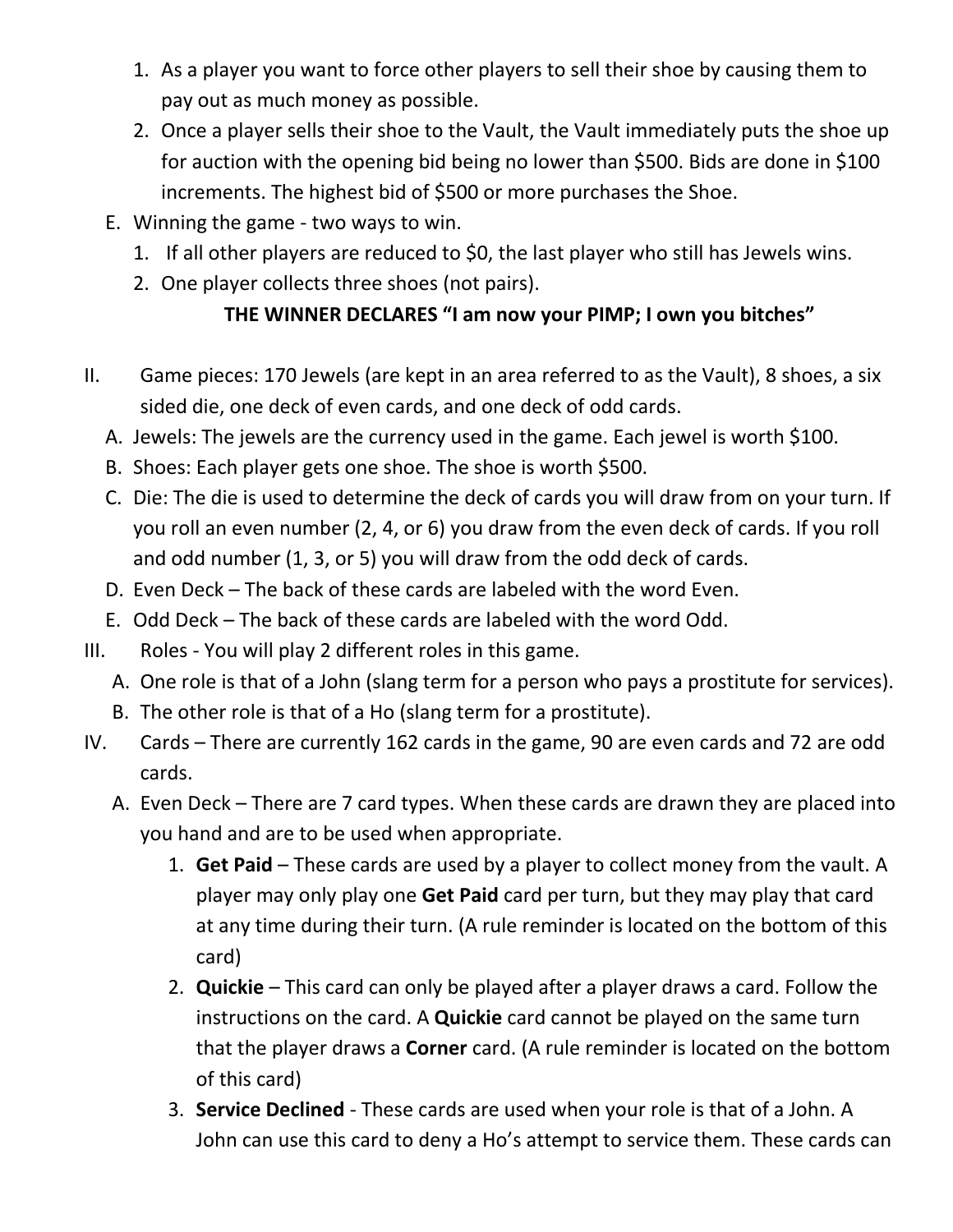only be played once a Ho chooses the John they want to service. A player may play this on themselves if they are chosen for the John role or if they want to they can play this on any player in the John role if they so choose. The Service Decline card is only able to stop a service one time. For example, if a player plays this card and then the next player chosen also plays one of these cards the Ho is free to choose any player except for the one they just chose. Clarification: Ho chooses John 1, John 1 plays a Service Decline, Ho chooses John 2 and they also play a Service Decline card. Ho may now choose John 1 again or another John, but cannot choose John 2. This repeats until no other Service decline cards are played on this turn.

- 4. **Discount ASS** These cards are used when your role is that of a John. Players use these cards to decrease what is owed to a Ho and sometimes to even make the Ho pay the John. These cards can only be played after a Ho chooses the holder of the card as the John they want to service.
- 5. **Service Bonus** These cards are used when your role is that of a Ho. They increase the amount of money a player can collect from the player who is currently in the role of a John. These cards can only be played once a Ho is about to collect for service (see order of operations for further explanation).
- 6. **Sloppy Seconds** These cards are used when your role is that of a Ho. This card can be played after a player in the Ho role has just serviced a John. With this card that player may choose another John to service at a lower cost.
- 7. **Nothing** This card has no function. It just sits in your hand when drawn.
- B. Odd Deck There are three card types (as with the Even deck the cards function is explained on the card).
	- 1. **Corner** When this card is drawn it is immediately played. The player who lays it down becomes a Ho and that Ho chooses a John to service. Follow instructions on the card. (A rule reminder is located on the bottom of this card)
	- 2. **Burn** Card These cards cost a player money. Unless otherwise noted on the card the money paid goes into the vault. (A rule reminder is located on the bottom of this card)
	- 3. **Poor Life Decision** (PLD)– Unless otherwise noted on the card these cards can be played at any time, but only one of them can be played on a player per roll. Clarification: If I play a PLD card on a player no other player may play another PLD on that player until a player has started and then completed one turn. (A rule reminder is located on the bottom of this card)